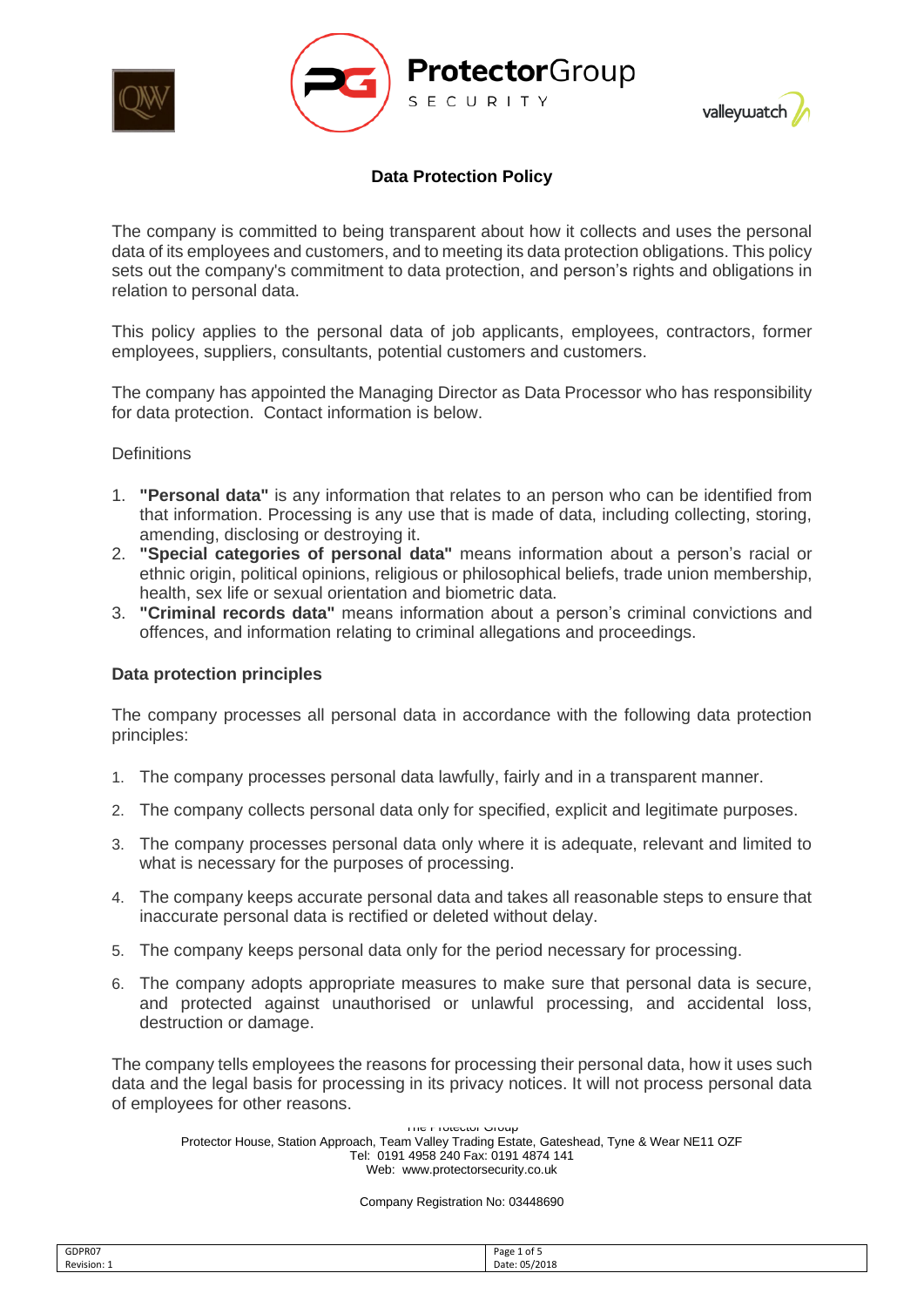





The company will update all personal data promptly if an employee advises that his/her information has changed or is inaccurate.

Personal data gathered during the employment is held in the employee's personnel file in hard copy or electronic format, or both, and on HR systems. Personal data gathered during the supplier or client business relationship is held on our central records management system. The periods for which the company holds all personal data are contained in its privacy notices to persons.

The company keeps a record of its processing activities in respect of all personal data in accordance with the requirements of the General Data Protection Regulation (GDPR).

#### **Persons rights**

As a data subject, person's have a number of rights in relation to their personal data.

#### **Subject access requests**

Persons have the right to make a subject access request. If an person makes a subject access request, the company will tell him/her:

- 1. whether or not his/her data is processed and if so why, the categories of personal data concerned and the source of the data if it is not collected from the person;
- 2. to whom his/her data is or may be disclosed;
- 3. for how long his/her personal data is stored;
- 4. his/her rights to rectification or erasure of data, or to restrict or object to processing;
- 5. his/her right to complain to the Information Commissioner if he/she thinks the company has failed to comply with his/her data protection rights; and
- 6. whether or not the company carries out automated decision-making and the logic involved in any such decision-making.

The company will also provide the person with a copy of the personal data undergoing processing. This will normally be in electronic form if the person has made a request electronically, unless he/she agrees otherwise.

If the person wants additional copies, the company will charge a fee, which will be based on the administrative cost to the company of providing the additional copies.

To make a subject access request, the person should send the request to the Data Controller listed below. In some cases, the company may need to ask for proof of identification before

The Protector Group Protector House, Station Approach, Team Valley Trading Estate, Gateshead, Tyne & Wear NE11 OZF Tel: 0191 4958 240 Fax: 0191 4874 141 Web: www.protectorsecurity.co.uk

| Revision: 1<br>Date: 05/2018 | GDPR07 | Page<br>: 2 of 5<br>$ -$ |
|------------------------------|--------|--------------------------|
|                              |        |                          |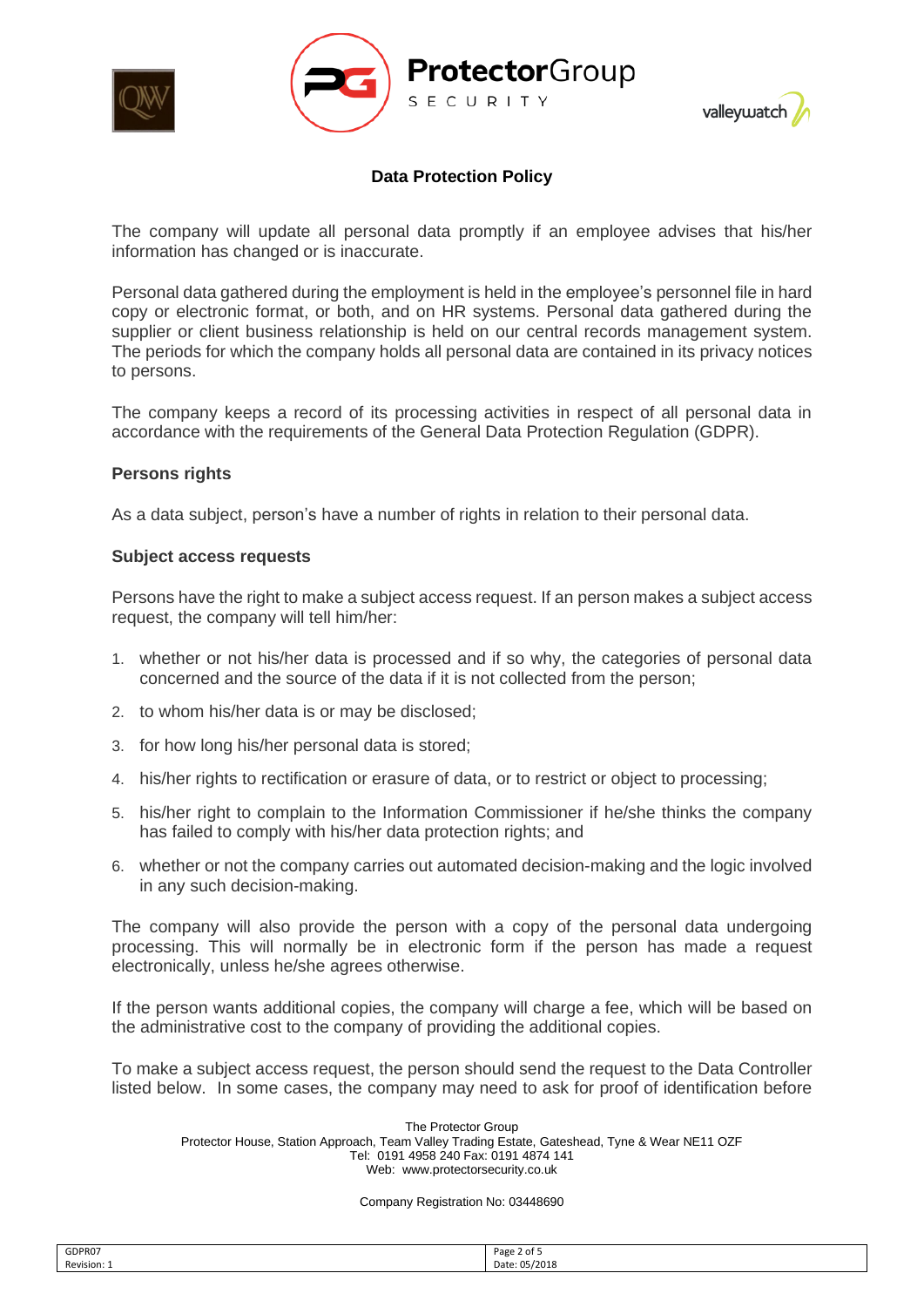





the request can be processed. The company will inform the person if it needs to verify his/her identity and the documents it requires.

The company will normally respond to a request within a period of one month from the date it is received. In some cases, such as where the company processes large amounts of the person's data, it may respond within three months of the date the request is received. The company will write to the person within one month of receiving the original request to tell him/her if this is the case.

If a subject access request is manifestly unfounded or excessive, the company is not obliged to comply with it. Alternatively, the company can agree to respond but will charge a fee, which will be based on the administrative cost of responding to the request. A subject access request is likely to be manifestly unfounded or excessive where it repeats a request to which the company has already responded. If an person submits a request that is unfounded or excessive, the company will notify him/her that this is the case and whether it will respond to it.

#### Other rights

Persons have a number of other rights in relation to their personal data. They can require the company to:

- 1. rectify inaccurate data;
- 2. stop processing or erase data that is no longer necessary for the purposes of processing;
- 3. stop processing or erase data if the person's interests override the company's legitimate grounds for processing data;
- 4. stop processing or erase data if processing is unlawful; and
- 5. stop processing data for a period if data is inaccurate or if there is a dispute about whether the person's interests override the company's legitimate grounds for processing data.

To do this please contact the Data Controller below.

## **Data security**

The company takes the security of all personal data seriously. The company has internal policies and controls in place to protect personal data against loss, accidental destruction, misuse or disclosure, and to ensure that data is not accessed, except by employees in the proper performance of their duties. (See our Security Statement Policy and relevant Privacy Notices for further details).

The Protector Group Protector House, Station Approach, Team Valley Trading Estate, Gateshead, Tyne & Wear NE11 OZF Tel: 0191 4958 240 Fax: 0191 4874 141 Web: www.protectorsecurity.co.uk

| GDPR07      | Page<br>Rot S |
|-------------|---------------|
| Revision: 1 | nata          |
|             |               |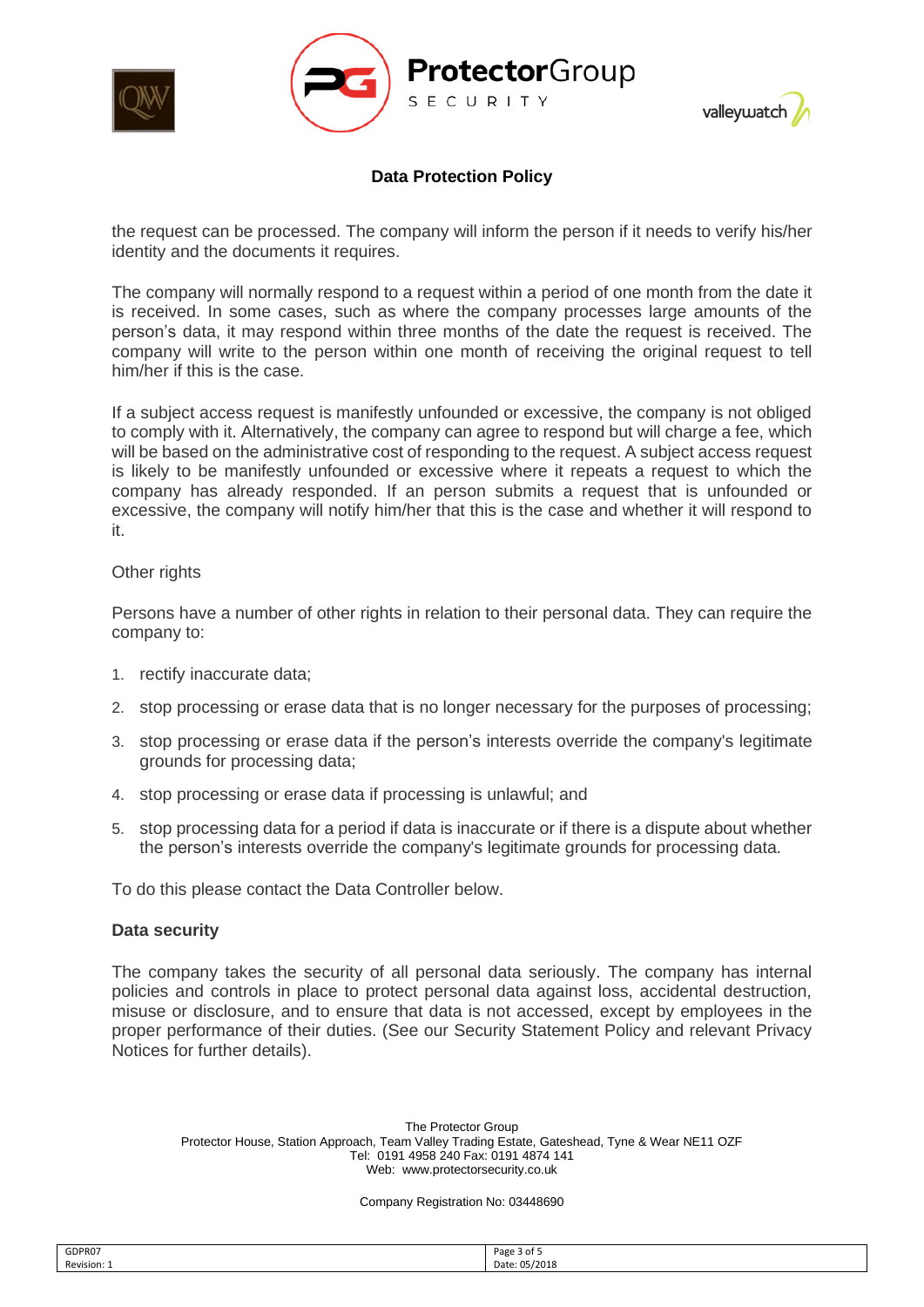



Where the company engages third parties to process personal data on its behalf, such parties do so on the basis of written instructions, are under a duty of confidentiality and are obliged to implement appropriate technical and company measures to ensure the security of data.

#### **Data breaches**

 $\overline{\phantom{a}}$ 

If the company discovers that there has been a breach of any personal data that poses a risk to the rights and freedoms of persons, it will report it to the Information Commissioner within 72 hours of discovery. The company will record all data breaches regardless of their effect.

If the breach is likely to result in a high risk to the rights and freedoms of persons, it will tell affected persons that there has been a breach and provide them with information about its likely consequences and the mitigation measures it has taken. (Please see our Data Protection Breach Procedure for further details).

## **Person responsibilities (Employees and customers)**

Persons are responsible for helping the company keep their personal data up to date. Persons should let the company know if data provided to the company changes, for example if an person moves to a new house or changes his/her bank details.

Persons may have access to the personal data of other persons and of our customers and clients in the course of their employment, contract, volunteer period, internship or apprenticeship. Where this is the case, the company relies on persons to help meet its data protection obligations to staff and to customers and clients.

Persons who have access to personal data are required:

- 1. to access only data that they have authority to access and only for authorised purposes;
- 2. not to disclose data except to persons (whether inside or outside the company) who have appropriate authorisation;
- 3. to keep data secure (for example by complying with rules on access to premises, computer access, including password protection, and secure file storage and destruction);
- 4. not to remove personal data, or devices containing or that can be used to access personal data, from the company's premises without adopting appropriate security measures (such as encryption or password protection) to secure the data and the device; and

The Protector Group Protector House, Station Approach, Team Valley Trading Estate, Gateshead, Tyne & Wear NE11 OZF Tel: 0191 4958 240 Fax: 0191 4874 141 Web: www.protectorsecurity.co.uk

| GDPR07    | Page 4 of $\mathfrak{\scriptstyle S}$ |
|-----------|---------------------------------------|
| Revision: | Date: 05/2018                         |
|           |                                       |